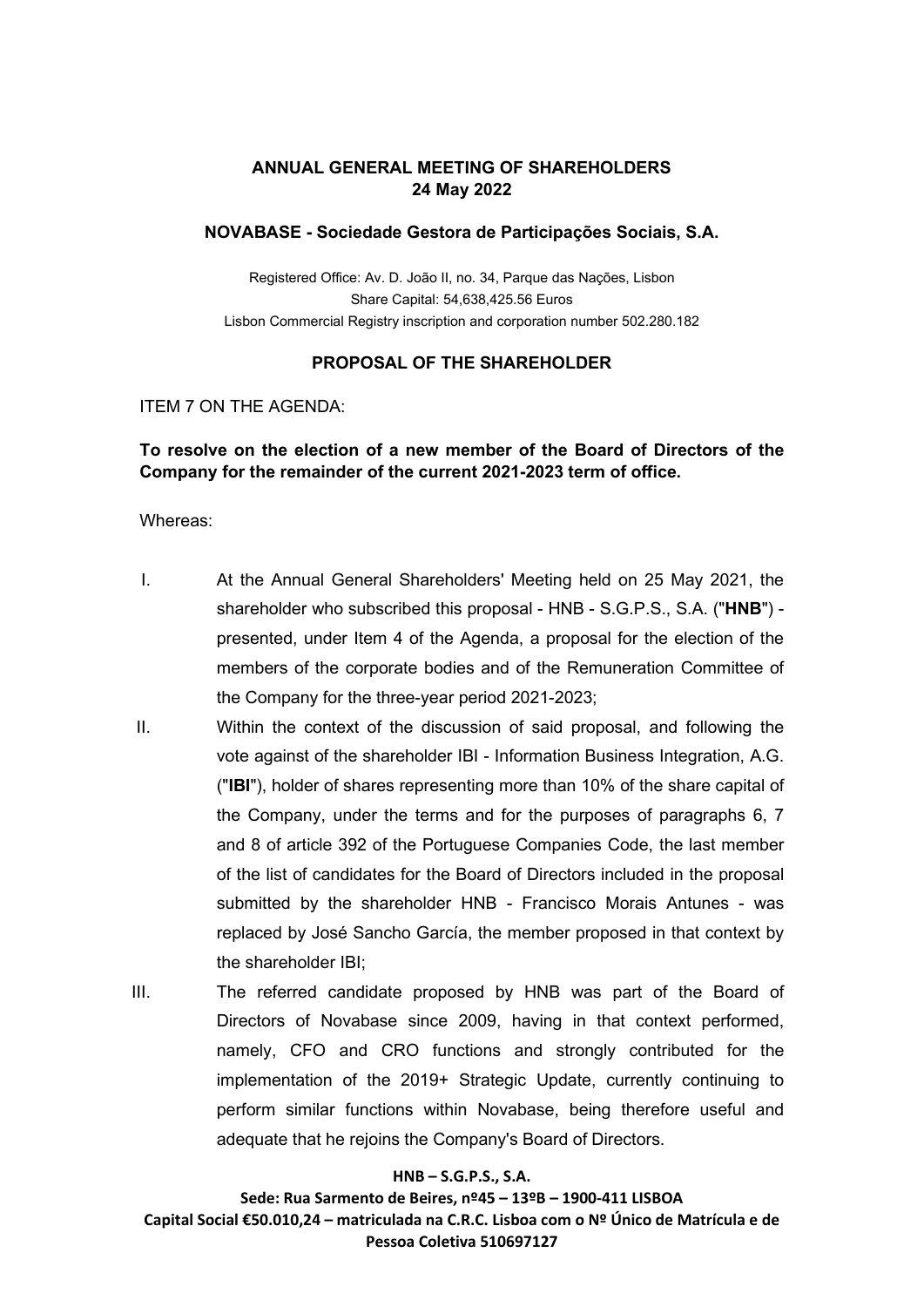The shareholder hereby proposes the election Francisco Paulo Figueiredo Morais Antunes, whose CV is attached hereto, as a new member of the Board of Directors of the Company for the remainder of the current 2021-2023 term of office.

Lisbon, 27 April 2022

THE SHAREHOLDER, HNB SGPS, S.A.